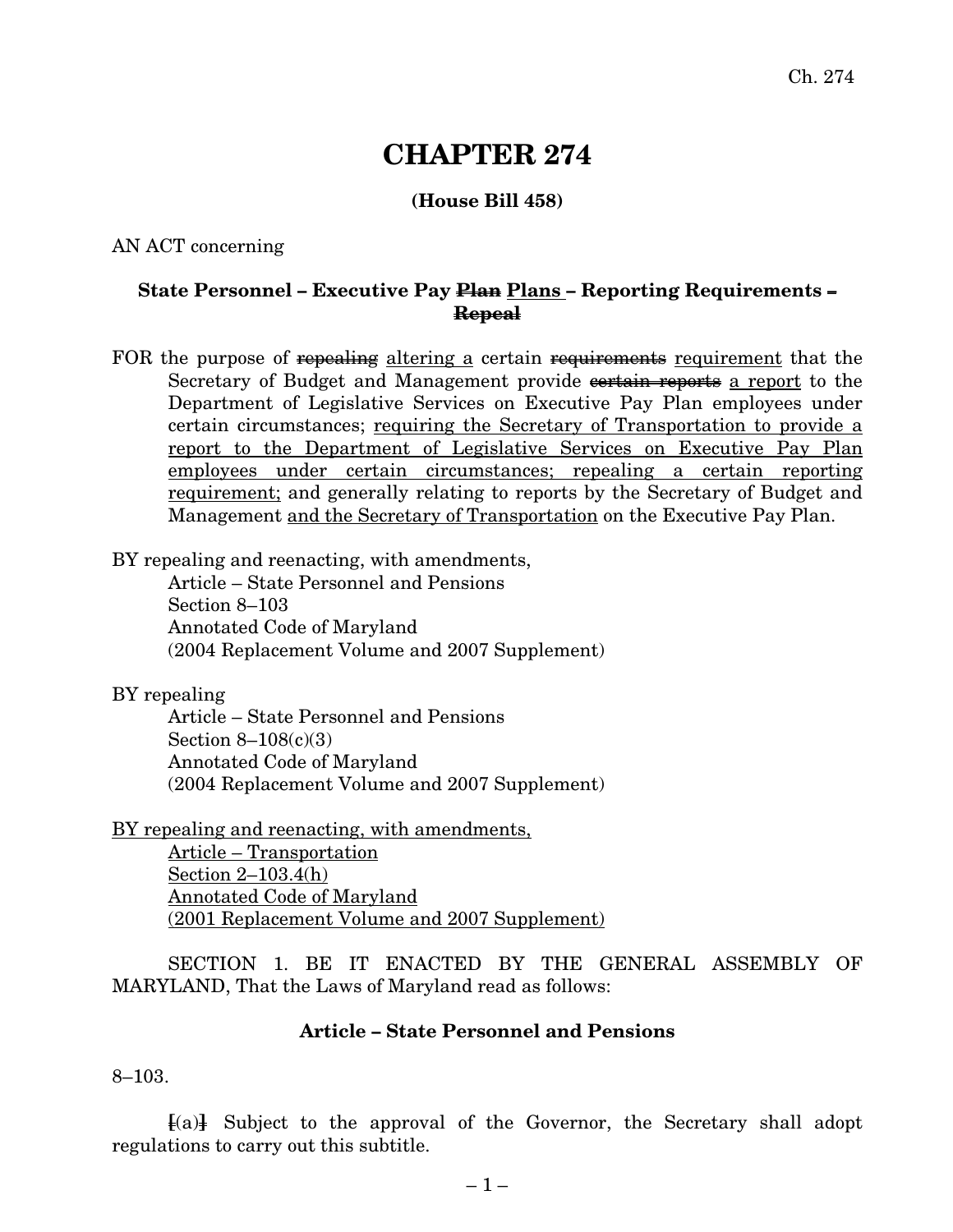$\mathbf{F}(\mathbf{b})$  **(1)** Subject to § 2–1246 of the State Government Article, the Secretary shall submit to the Department of Legislative Services, on or before September 1 **JULY 15, OCTOBER 15, JANUARY 15, AND APRIL 15** of each year, **FISCAL YEAR:**

**(I)** a list of the position, pay grade and step, **TITLE, NAME,** and pay rate of each employee who was included in the Executive Pay Plan as of the **LAST DAY OF THE** preceding June 30 **FISCAL QUARTER; AND**

**(II) THE DETAILS OF ANY LUMP–SUM INCREASES GIVEN TO EMPLOYEES IN THE EXECUTIVE PAY PLAN DURING THE PRECEDING FISCAL QUARTER**.**]**

**(2) (I) THE QUARTERLY REPORTS REQUIRED UNDER PARAGRAPH (1) OF THIS SUBSECTION SHALL INCLUDE EACH FLAT–RATE EMPLOYEE POSITION IN THE EXECUTIVE PAY PLAN.**

**(II) EACH FLAT–RATE EMPLOYEE POSITION INCLUDED IN THE QUARTERLY REPORTS UNDER SUBPARAGRAPH (I) OF THIS PARAGRAPH SHALL BE ASSIGNED A UNIQUE IDENTIFIER THAT:**

**1. DESCRIBES THE PROGRAM TO WHICH THE POSITION IS ASSIGNED FOR BUDGETARY PURPOSES; AND**

# **2. CORRESPONDS TO THE POSITION IDENTIFICATION NUMBER USED IN THE BUDGET DATA PROVIDED ANNUALLY BY THE SECRETARY TO THE DEPARTMENT OF LEGISLATIVE SERVICES.**

8–108.

(c) **[**(3) Subject to § 2–1246 of the State Government Article, the Secretary shall submit to the Department of Legislative Services a copy of documentation for any specific recruitment, retention, or other issue that warranted a pay increase under this subsection.**]**

## **Article – Transportation**

2–103.4.

(h) **(1)** The Secretary shall establish an executive pay plan that conforms to the provisions of §§ 8–101, 8–102, 8–103(b), 8–104, 8–108, and 8–109 of the State Personnel and Pensions Article that govern the executive pay plan of the State. The Secretary shall have the same authority to implement an executive pay plan as is delegated to the Secretary of Budget and Management.